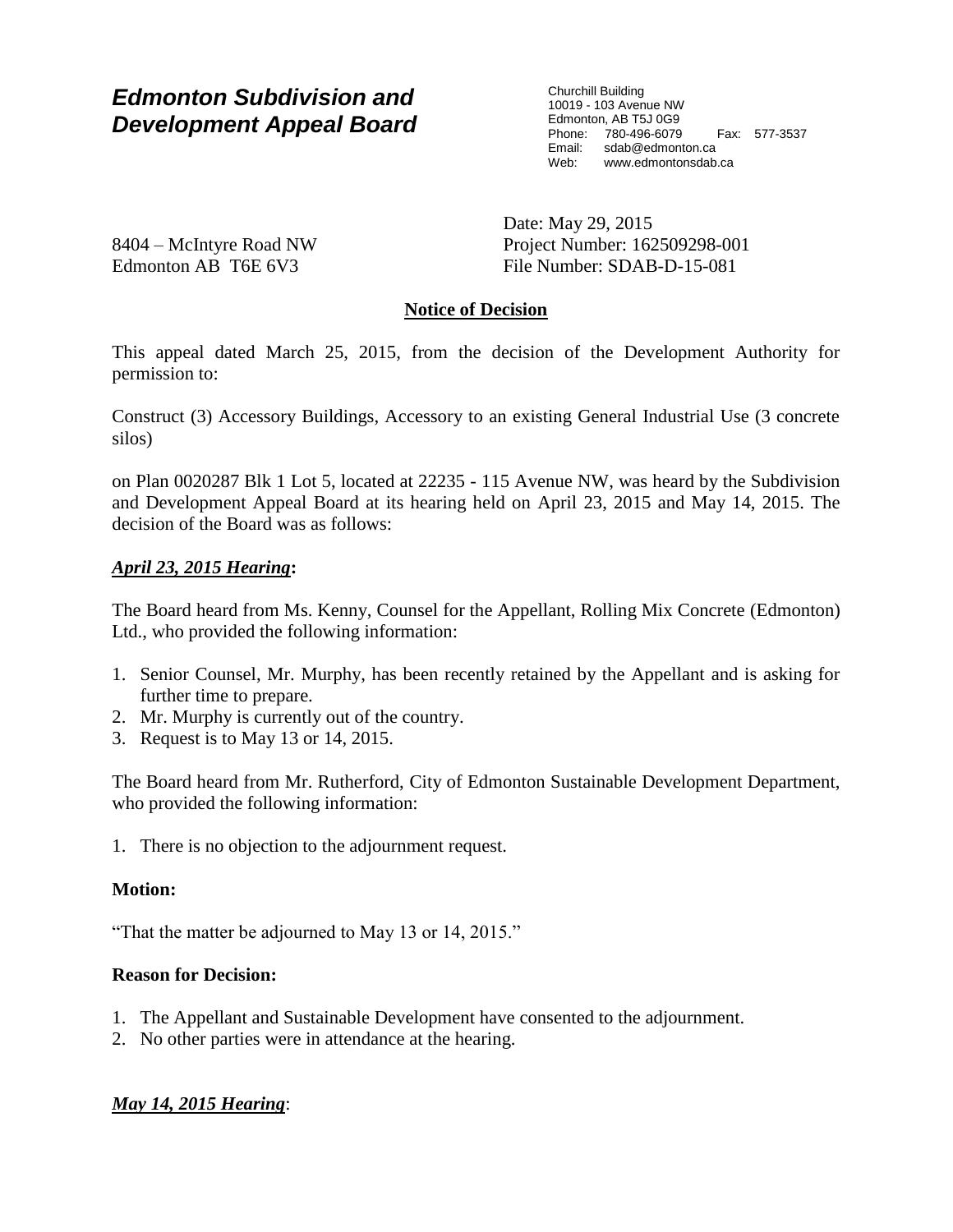#### **Motion**:

"That SDAB-D-15-081 be raised from the table"

#### **Summary of Hearing**:

At the outset of the appeal hearing, the Presiding Officer confirmed with the parties in attendance that there was no opposition to the composition of the panel.

The appeal was filed on time, in accordance with Section 686 of the Municipal Government Act, R.S.A 2000, c. M-26.

The Board heard an appeal of the decision of the Development Authority to refuse an application to construct (3) Accessory Buildings, Accessory to an existing General Industrial Use (3 concrete silos), located at 22235 - 115 Avenue NW. The subject Site is zoned IM Medium Industrial Zone and the Winterburn Industrial Area Structure Plan. The development permit was refused because of an excess in the maximum allowable Building Height.

The Board notes that a written submission was received from the Development Authority on April 20, 2015.

The Board heard from Mr. James Murphy, Legal Counsel for the Appellant, Rolling Mix Concrete (Edmonton) Ltd., who used a PowerPoint presentation, marked Exhibit "A" to provide the following information:

- 1. The proposed development was refused solely because the Development Authority does not have the authority to vary Height, Density or Floor Area Ratio.
- 2. City Council has limited this variance power through the *Edmonton Zoning Bylaw.*
- 3. However, the *Municipal Government Act* provides discretionary power that will allow the Board to grant the required variance in Building Height.
- 4. The Development Officer has indicated that he would have granted the required variance if he was allowed to vary the Height requirement.
- 5. This parcel of land was acquired in the 1990s and construction is ongoing to facilitate an expansion.
- 6. The building season is short and concrete is currently in high demand.
- 7. Rolling Mix Concrete (Edmonton) Ltd. is one of three major concrete suppliers operating in this area.
- 8. The silos will be used to store materials during the winter months.
- 9. Mr. Murphy referenced a photograph of the subject site prior to construction of the proposed silos to illustrate an existing tower that is higher than the proposed structures.
- 10. He then referenced a photograph of the subject site to illustrate the silos which have already been constructed.
- 11. The concrete silos are adjacent to the existing tower and are only slightly higher than the tower which has existed on the site for many years.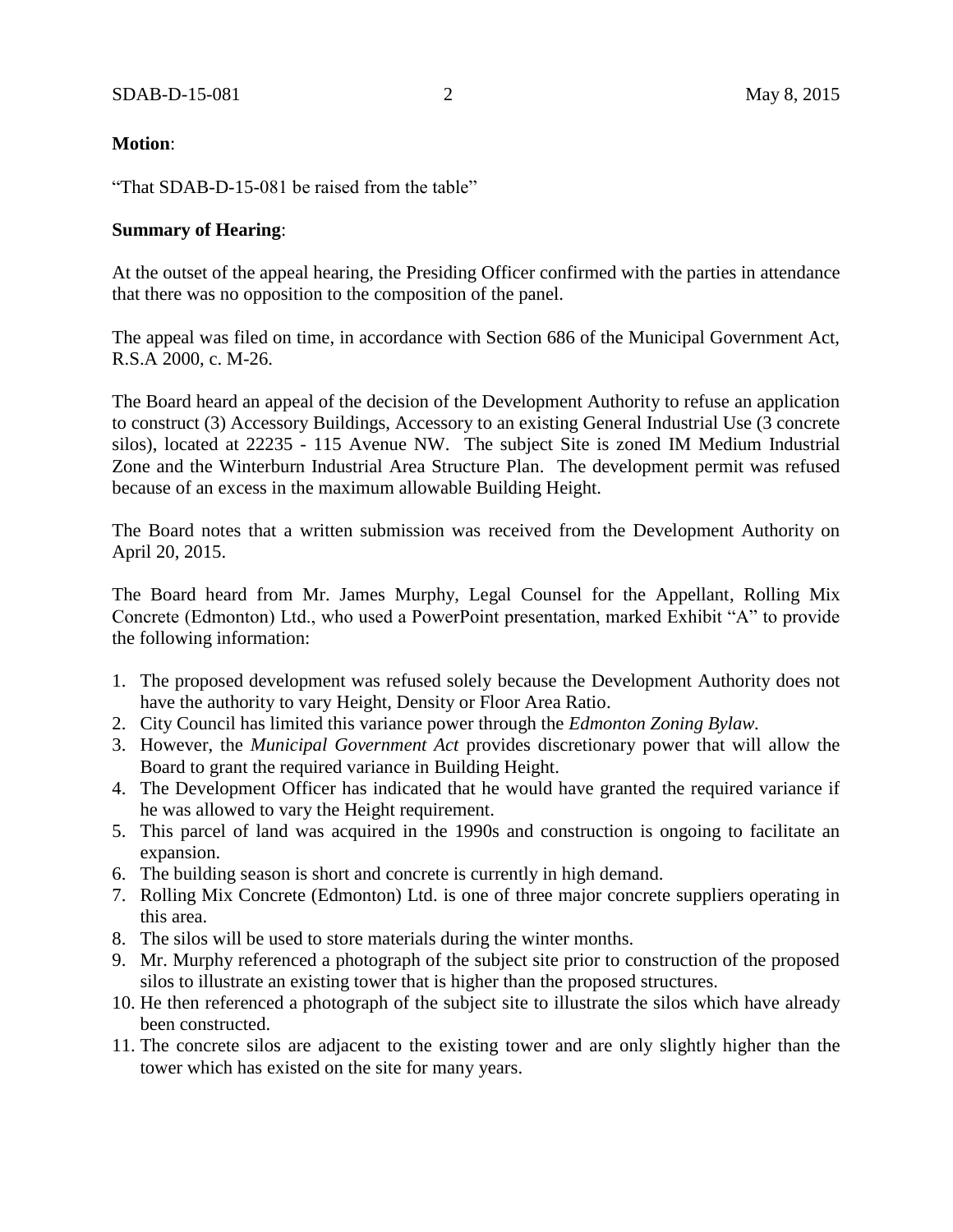SDAB-D-15-081 3 May 8, 2015

- 12. The silos exist without permits because of some confusion that arose during the permitting process.
- 13. There are towers existing on the Lafarge site, which is located south of the subject site that are higher than the proposed silos.
- 14. The Lafarge site is zoned IM Medium Industrial Zone and the accessory structures would have been subject to the same height restrictions.
- 15. Both of these sites will be zoned IM Medium Industrial Zone well into the future.
- 16. It was his opinion that the proposed development is appropriate for the subject site because it is in keeping with the Winterburn Industrial Area Structure Plan.

Mr. Murphy provided the following responses to questions:

- 1. The silos will be the tallest buildings on the subject site.
- 2. There is currently some disruption on the subject site because of the ongoing construction but the silos will not create any excessive noise, odors or toxic emissions.
- 3. The subject site is not located close to any residential zones.
- 4. It was clarified that the existing tower on Lafarge's site is approximately 104 feet in height.

The Board then heard from Mr. Robert Rutherford, representing the Sustainable Development Department, who provided the following information:

1. The existing tower on the subject site was constructed before the City of Edmonton annexed the land from the County of Parkland and the development regulations that existed at that time were satisfied.

Mr. Rutherford provided the following response to a question:

1. He would have approved this development permit application if discretion was provided to vary the maximum allowable Height requirement.

In rebuttal, Mr. Murphy agreed that any of the accessory structures existing on the subject site prior to this development, were on annexed lands and are therefore exempt from the height restrictions contained in the *Edmonton Zoning Bylaw*.

#### **Decision:**

That the appeal is ALLOWED and the decision of the development Authority is REVOKED. The development is GRANTED as applied for to the Development Authority. In granting the development, the following variance to the *Edmonton Zoning Bylaw* is allowed:

1. The excess of 13.6 metres in the maximum allowable Building Height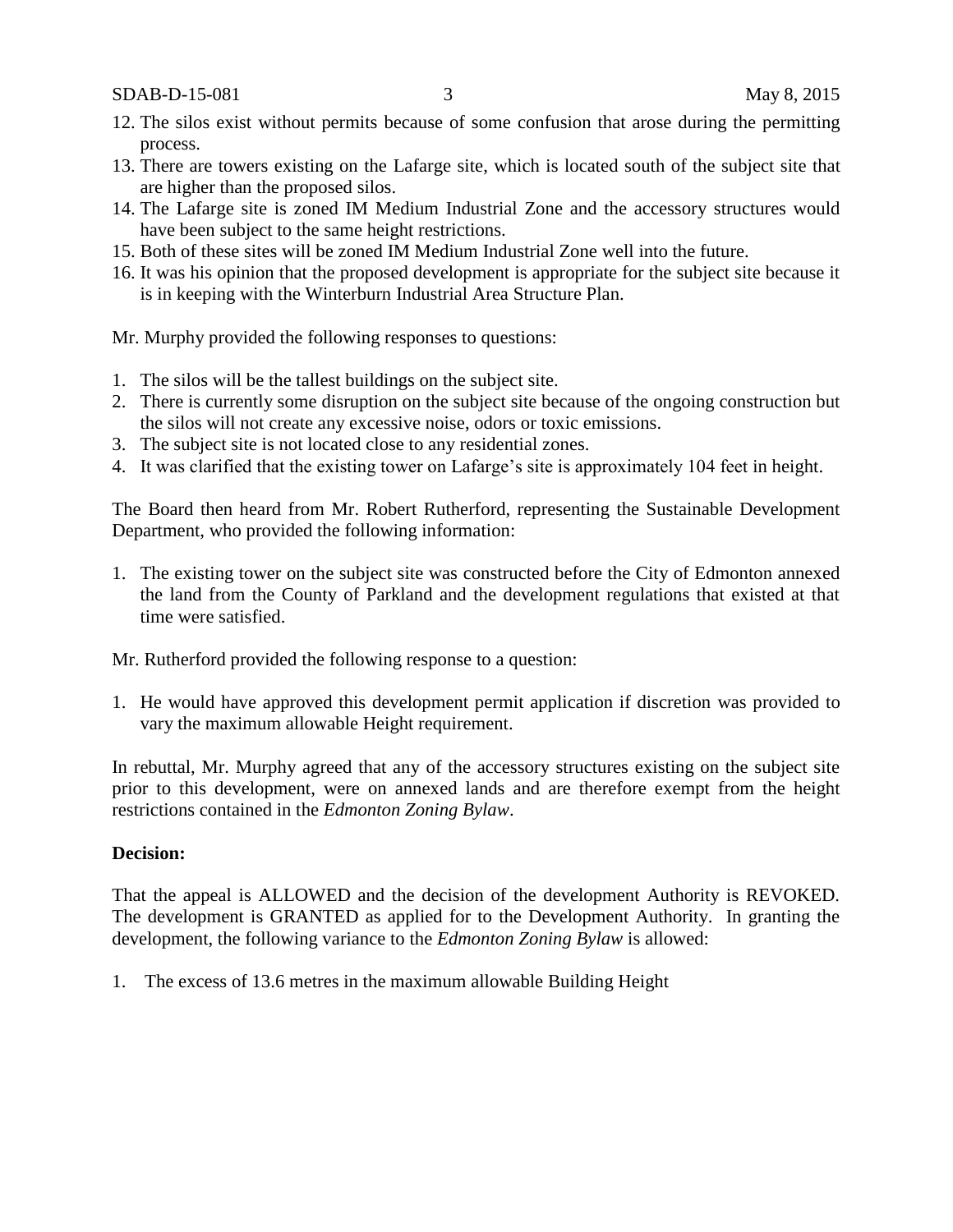#### **Reasons for Decision:**

The Board finds the following:

- 1. The proposed development is Accessory to a Permitted Use in the IM Medium Industrial Zone.
- 2. Section 420.1 of the *Edmonton Zoning Bylaw* states that the purpose of the IM Medium Industrial Zone is to provide for manufacturing, processing, assembly, distribution, service and repair Uses that carry out a portion of their operation outdoors or require outdoor storage areas. Any nuisance associated with such Uses should not generally extend beyond the boundaries of the Site. This Zone should normally be applied on the interior of industrial areas adjacent to collector and local industrial public roadways such that Uses are separated from any adjacent residential areas by a higher quality Industrial or Commercial Zone.
- 3. The Height of the proposed Accessory Buildings (3 concrete silos) do exceed the Height of a building that has existed on the Site for many years but the Board has determined the difference to be minimal based on photographic evidence presented which showed the proposed silos are in close proximity to the existing structure.
- 4. Based on the evidence provided, there is a similar business, with Accessory Buildings of a similar size and height operating in the Winterburn Industrial area and therefore the proposed development is characteristic of this area.
- 5. The Development Authority confirmed that the development permit would have been approved if variance powers to vary the maximum allowable Height were provided.
- 6. The subject site is not located in close proximity to any residential zones and is located adjacent to collector and local industrial public roadways.
- 7. The Board accepted the opinion of the Development Officer, in his written submission, that the proposed structures are located far enough away from a Major Highway, Yellowhead Trail, and would have no visual impact on traffic.
- 8. There were no letters of objection received and no one appeared in opposition to the proposed development.
- 9. Based on the above, it is the opinion of the Board, that the proposed development will not unduly interfere with the amenities of the neighbourhood nor materially interfere with or affect the use, enjoyment or value of neighbouring parcels of land.

## **Important Information for Applicant/Appellant**

- 1. **THIS IS NOT A BUILDING PERMIT.** A Building Permit must be obtained separately from the Sustainable Development Department, located on the  $5<sup>th</sup>$  Floor, 10250 – 101 Street, Edmonton.
- 2. Obtaining a Development Permit does not relieve you from responsibility for complying with:
	- a) the requirements of the *Edmonton Zoning Bylaw*, insofar as those requirements have not been related or varied by a decision of the Subdivision and Development Appeal Board;
	- b) the requirements of the Alberta Safety Codes Act;
	- c) the Alberta Regulation 204/207 Safety Codes Act Permit Regulation;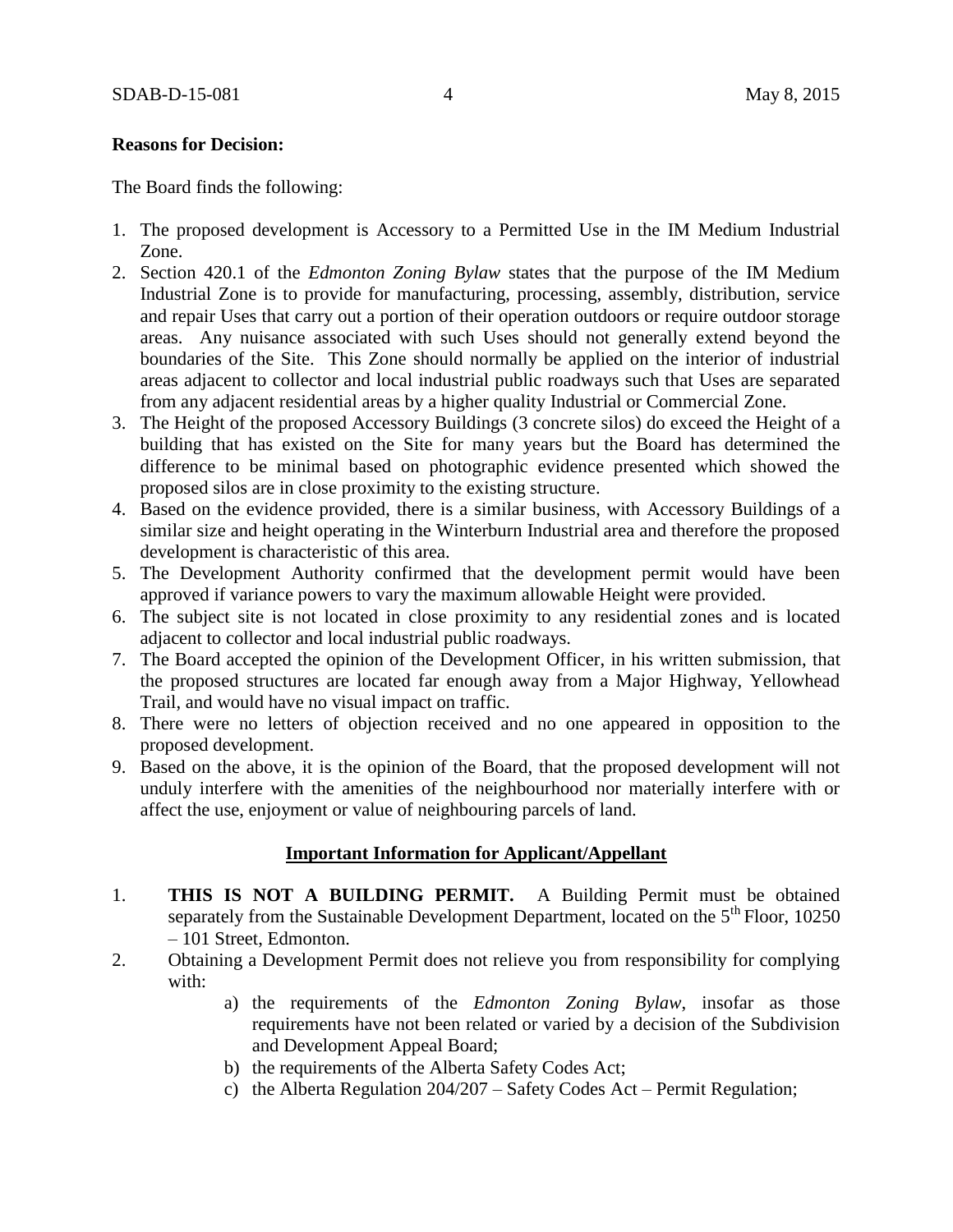- d) the requirements of any other appropriate federal, provincial or municipal legislation;
- e) the conditions of any caveat, covenant, easement or other instrument affecting a building or land.
- 3. When an application for a Development Permit has been approved by the Subdivision and Development Appeal Board, it shall not be valid unless and until any conditions of approval, save those of a continuing nature, have been fulfilled.
- 4. A Development Permit will expire in accordance to the provisions of Section 22 of the Edmonton Zoning Bylaw 12800 as amended.
- 5. This decision may be appealed to the Alberta Court of Appeal on a question of law or jurisdiction under Section 688 of the *Municipal Government Act*, R.S.A. 2000, c. M-26. If the Subdivision and Development Appeal Board is served with notice of an application for leave to appeal its decision, such notice shall operate to suspend the Development Permit.
- 6. When a decision on a Development Permit application has been rendered by the Subdivision and Development Appeal Board, the enforcement of that decision is carried out by the Sustainable Development Department, located on the 5th Floor, 10250 – 101 Street, Edmonton.

*NOTE: The City of Edmonton does not conduct independent environmental checks of land within the City. If you are concerned about the stability of this property for any purpose, you should conduct your own tests and reviews. The City of Edmonton, when issuing a development permit, makes no representations and offers no warranties as to the suitability of the property for any purpose or as to the presence or absence of any environmental contaminants on the property.*

> Mr. V. Laberge, Presiding Officer Subdivision and Development Appeal Board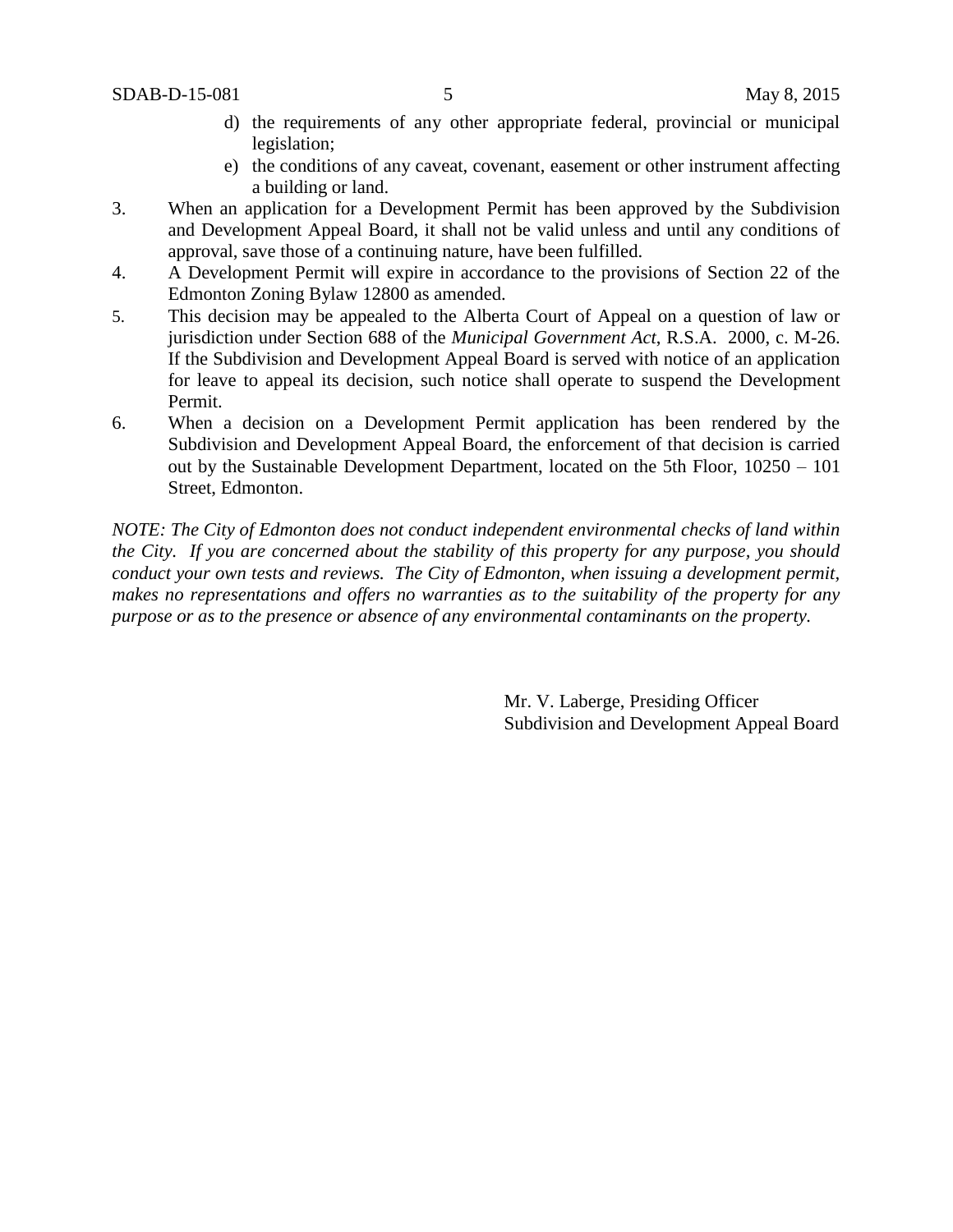# *Edmonton Subdivision and Development Appeal Board*

Churchill Building 10019 - 103 Avenue NW Edmonton, AB T5J 0G9 Phone: 780-496-6079 Fax: 577-3537 Email: sdab@edmonton.ca Web: www.edmontonsdab.ca

5515 - 101 Avenue NW Edmonton, AB T6A3Z7

Date: May 29, 2015 Project Number: 170019693-001 File Number: SDAB-D-15-095

## **Notice of Decision**

This appeal dated April 15, 2015, from the decision of the Development Authority for permission to:

Construct an Accessory Building (detached Garage - 7.62m x 8.53m).

On Plan 3734KS Blk 14 Lot 3A, located at 10826 - 60 Avenue NW, was heard by the Subdivision and Development Appeal Board at its hearing held on May 14, 2015. The decision of the Board was as follows:

#### **Summary of Hearing:**

At the outset of the appeal hearing, the Presiding Officer confirmed with the parties in attendance that there was no opposition to the composition of the panel.

The appeal was filed on time, in accordance with Section 686 of the Municipal Government Act, R.S.A 2000, c. M-26.

The Board heard an appeal of the decision of the Development Authority to approve, subject to conditions and with a variance granted to allow two Driveways in the Front Yard of an at-grade Dwelling in a Residential Zone, an application to construct an Accessory Building (detached Garage  $-7.62$  metres by 8.53 metres), located at  $10826 - 60$  Avenue NW. The subject site is zoned RF1 Single Detached Residential Zone and is within the Mature Neighbourhood Overlay. The approved development permit application was appealed by an adjacent property owner.

Based on a review of the file, the Board notes the following information:

- 1. The Appellant filed the appeal through the on-line service on April 15, 2015.
- 2. A letter acknowledging receipt of the appeal was sent to the Appellant on April 15, 2015, which included a tentative hearing date of May 13 or 14, 2015.
- 3. Notice of the hearing date and time was mailed to affected property owners within a 60 metre notification radius on April 24, 2015 and electronically mailed to the Appellant and Respondent at 9:32 a.m.
- 4. The initial request for a postponement was received via email from the Appellant on April 27, 2015 at 7:18 p.m., after the notices to affected property owners had been mailed.
- 5. It is the practice of the Board to have parties attend on the scheduled date and time to request a postponement if the request is made after the notices to affected property owners have been sent.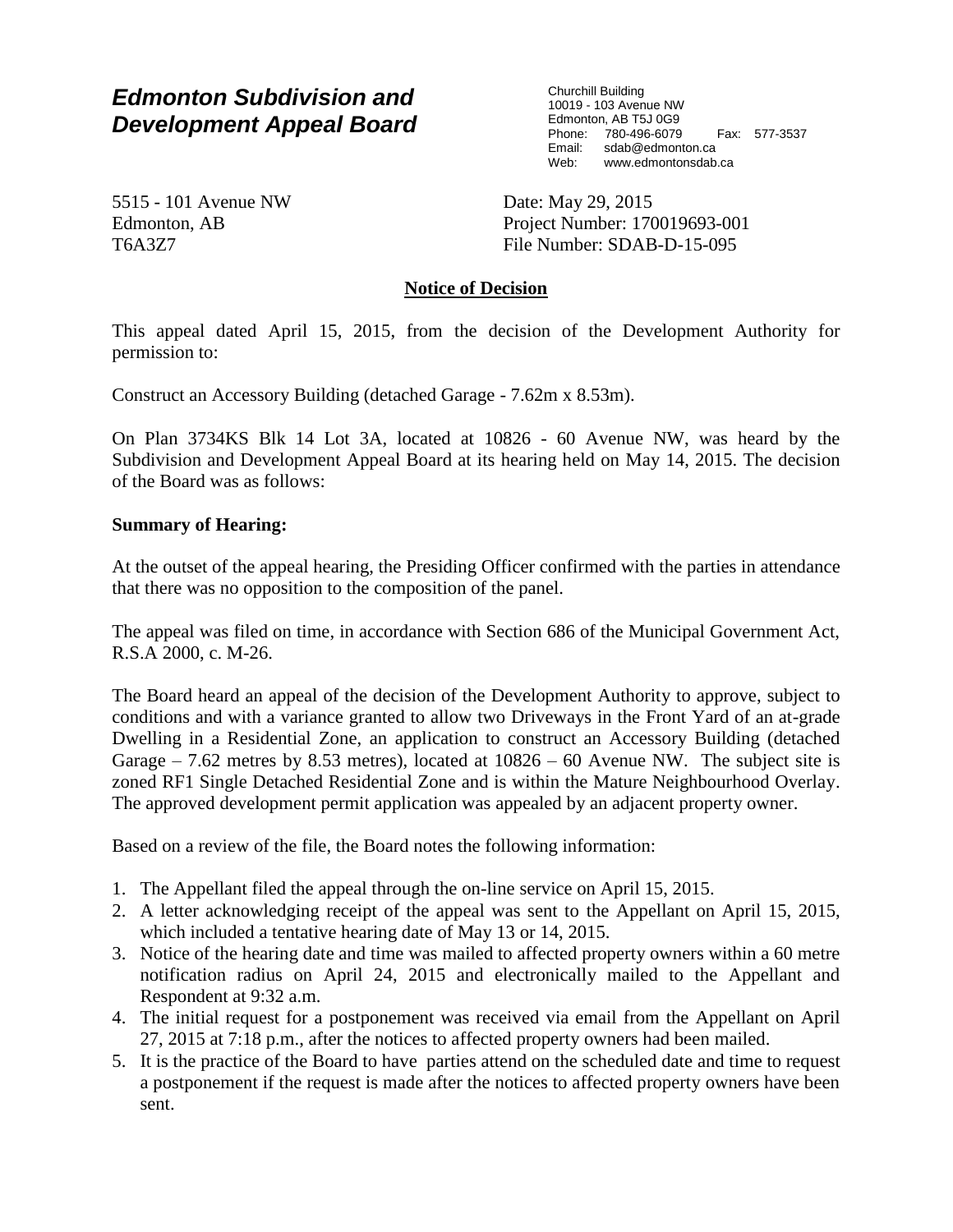In the absence of the Appellant, Ms. Schwarz, the Board considered her written request to postpone the hearing to the first or second week of June, 2015.

In response to the postponement request, the Board first heard from the Respondent, Mr. Nisbet, who indicated that he did not agree with the requested postponement because he took time off work to attend the hearing and is anxious to proceed with his development.

The Board then heard from Mr. Sheahan, representing the Sustainable Development Department, who indicated that it was his preference to proceed with the hearing today. It was his opinion that the reasons for the appeal were outlined in the email received from the Appellant on May 12, 2015 and that postponing the matter to a later date would result in further hardship for the Respondent.

The Board recessed to consider the postponement request and when the hearing resumed the Presiding Officer advised that it was the decision of the Board to deny the request for a postponement for the following reasons:

- 1. The Board finds that the Appellant had sufficient time to request a postponement when the tentative hearing dates were provided.
- 2. A further postponement will result in unnecessary hardship to the Respondent.

The Board proceeded with the merits of the appeal and the Presiding Officer noted that the Appellant had raised concerns regarding bias related to Board members who had previously heard appeals related to the subject site.

The Presiding Officer indicated that the fact that two of the current panel members sat on a previous appeal hearing for the subject site would not affect their ability to provide a fair and unbiased hearing.

The Board heard from Mr. Adam Sheahan, representing the Sustainable Development Department, who provided the following information:

- 1. The proposed driveway to the attached front Garage was previously approved and the portion of the driveway extension to service the proposed detached Garage in the rear yard constitutes a second driveway.
- 2. The already approved driveway complies with the maximum allowable width regulation pursuant to the *Edmonton Zoning Bylaw* because it does not exceed the width of the Garage that it serves. It was his opinion that common sense is required to establish the maximum allowable width of a driveway and explained that the definition contained in the *Edmonton Zoning Bylaw* is the product of 3.1 metres multiplied by the number of parking spaces provided inside the garage.
- 3. He further clarified that the Front Yard is defined using a line parallel to the front property line that passes through the foremost portion of the principal dwelling, which in this case is the proposed veranda.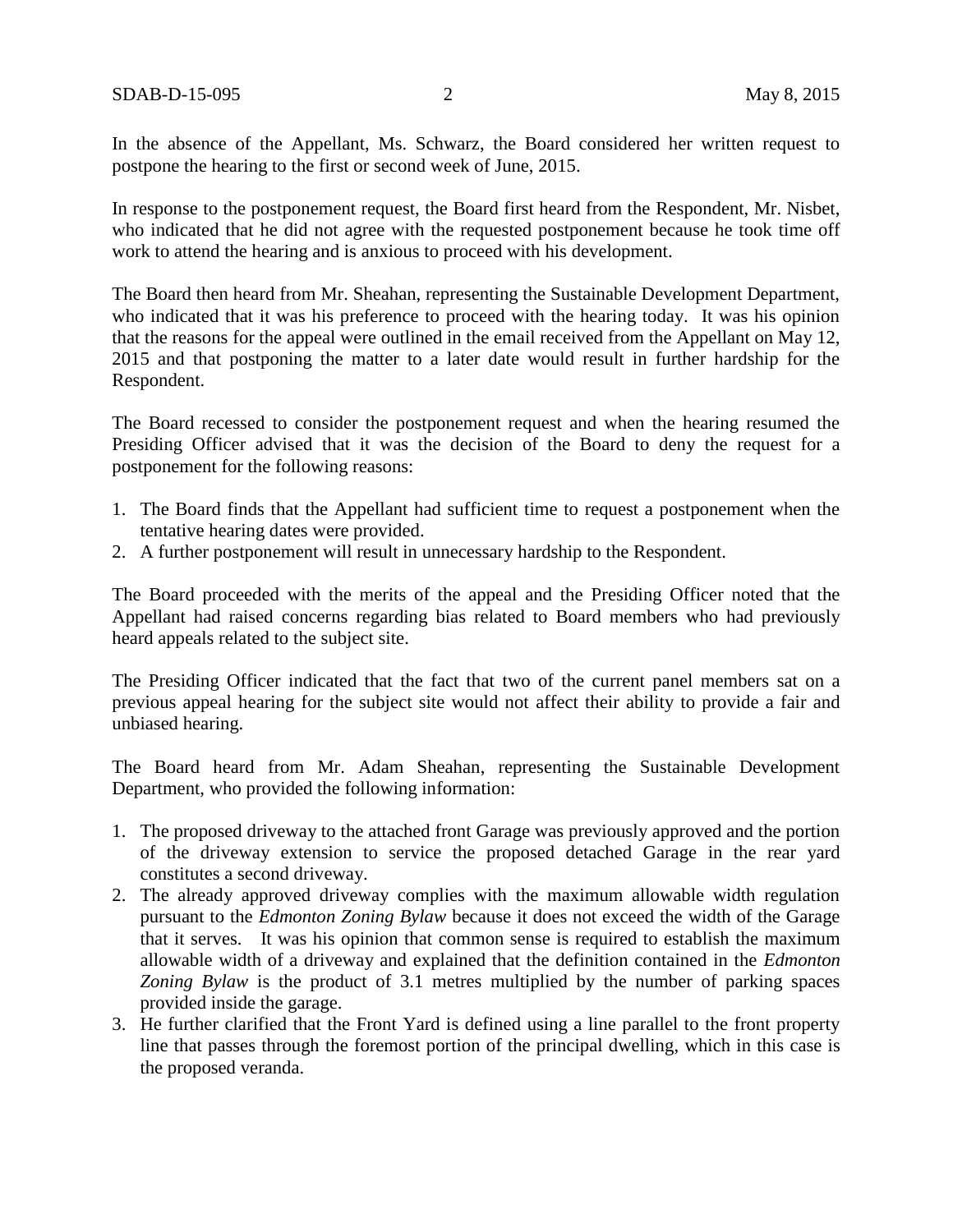#### SDAB-D-15-095 3 May 8, 2015

- 4. It was his opinion that the proposed development will not adversely affect the amenities of the area because if the proposed rear detached garage was sited to face the rear lane, the entire development would be approved as a Class A permit without variance. Turning the proposed rear detached garage by 180 degrees does not in itself create an adverse effect on the neighbourhood or surrounding properties.
- 5. He agreed that monolithic concrete does not comply with the landscaping requirements and that Section 51.1(4) of the *Edmonton Zoning Bylaw* allows a maximum of one driveway. Accordingly, both of these regulations would require variances.

The Board heard from the Respondent, Mr. Dean Nisbet, who provided the following information in support of the proposed development:

- 1. He referenced photographs of similar developments in the neighbourhood with rear detached garages that are accessed from the front of the site and some that were accessed from the rear.
- 2. Providing access from the rear of his property to the proposed rear detached Garage is problematic particularly during the winter months when snow piles up at the end of the lane directly behind his property.
- 3. He referenced an aerial map to illustrate the limited access points to the rear lane.

Mr. Nesbit provided the following responses to questions:

- 1. His immediately adjacent neighbour to the east has two driveways on his site and does not object to his development.
- 2. He intends to plant shrubs in the front yard to screen the proposed driveway and the rear detached Garage from the front street.
- 3. He did not have a photograph of the development on the subject site because construction has not yet started.

## **Decision:**

the appeal is DENIED and the decision of the Development Authority is CONFIRMED. The development is granted as approved by the Development Authority.

In granting the development the following variance to the *Edmonton Zonin*g *Bylaw* is allowed:

Section 54.1(4) - The Front Yard of any at-grade Dwelling unit in any Residential Zone, may include a maximum of one Driveway.

- Proposed: Two Driveways

#### **Reasons for Decision:**

The Board finds the following: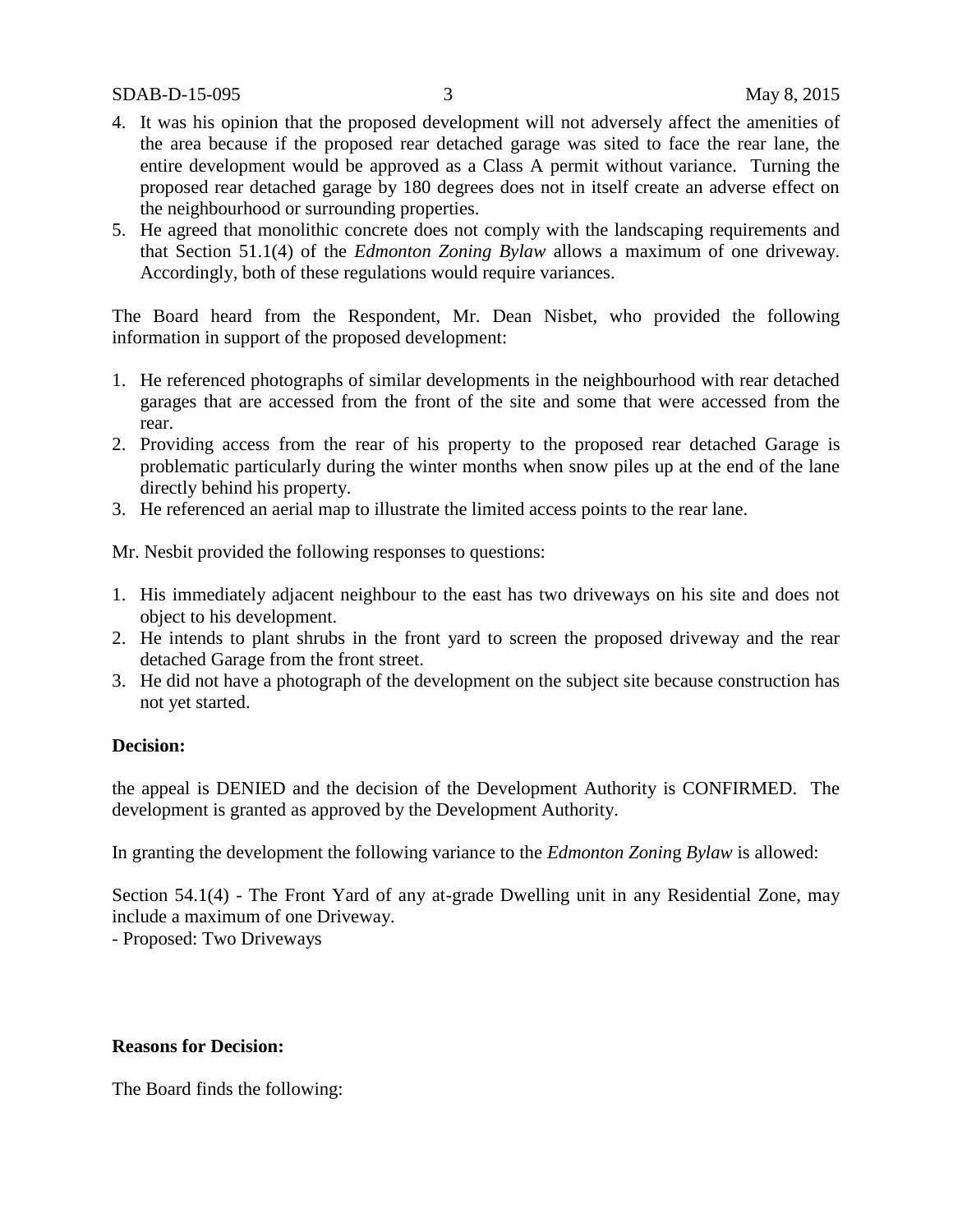- 1. The proposed development is Accessory to a Permitted Use in the RF1 Single Detached Residential Zone.
- 2. The Board accepts the Development Authority's interpretation of Section 54.1.4 of the *Edmonton Zoning Bylaw* in determining that the development application proposes two Driveways.
- 3. There is no specific correlation within the *Edmonton Zoning Bylaw* between the number of vehicular accesses and the number of Driveways permitted.
- 4. A very small portion of the new Driveway to the east, is located in the Front Yard. The largest portion of the new Driveway is located in the (east) Side Setback.
- 5. The Respondent advised that Landscaping will be completed to screen the proposed second Driveway from the front streetscape which will mitigate the required variance.
- 6. Based on a review of the photographic evidence provided by the Respondent, there are several properties in the area with front vehicular access to rear detached Garages, including the abutting property immediately west of the subject Site. The immediately adjacent property to the east has two vehicular accesses to an existing front Driveway and the Board finds that the proposed development is characteristic of the neighbourhood.
- 7. The rear Lane ends immediately behind the subject Site, is not well maintained, is used as a turnaround point for vehicles and a snow dump during the winter months which limits access from the rear Lane to the subject Site.
- 8. The Board reviewed the concerns of the Appellant contained in the written submission and finds that sufficient planning reasons were not provided that would justify overturning the approval of the Development Authority.
- 9. The proposed development is suitable for this wide lot that will be landscaped to comply with the requirements of the *Edmonton Zoning Bylaw*.
- 10. The Board notes that the front vehicular access was approved as part of a previously approved development permit application.
- 11. Based on the above, it is the opinion of the Board, that the proposed development will not unduly interfere with the amenities of the neighbourhood nor materially interfere with or affect the use, enjoyment or value of neighbouring parcels of land.

## **Important Information for Applicant/Appellant**

- 1. **THIS IS NOT A BUILDING PERMIT.** A Building Permit must be obtained separately from the Sustainable Development Department, located on the  $5<sup>th</sup>$  Floor, 10250 – 101 Street, Edmonton.
- 2. Obtaining a Development Permit does not relieve you from responsibility for complying with:
	- a) the requirements of the *Edmonton Zoning Bylaw*, insofar as those requirements have not been related or varied by a decision of the Subdivision and Development Appeal Board;
	- b) the requirements of the Alberta Safety Codes Act;
	- c) the Alberta Regulation 204/207 Safety Codes Act Permit Regulation;